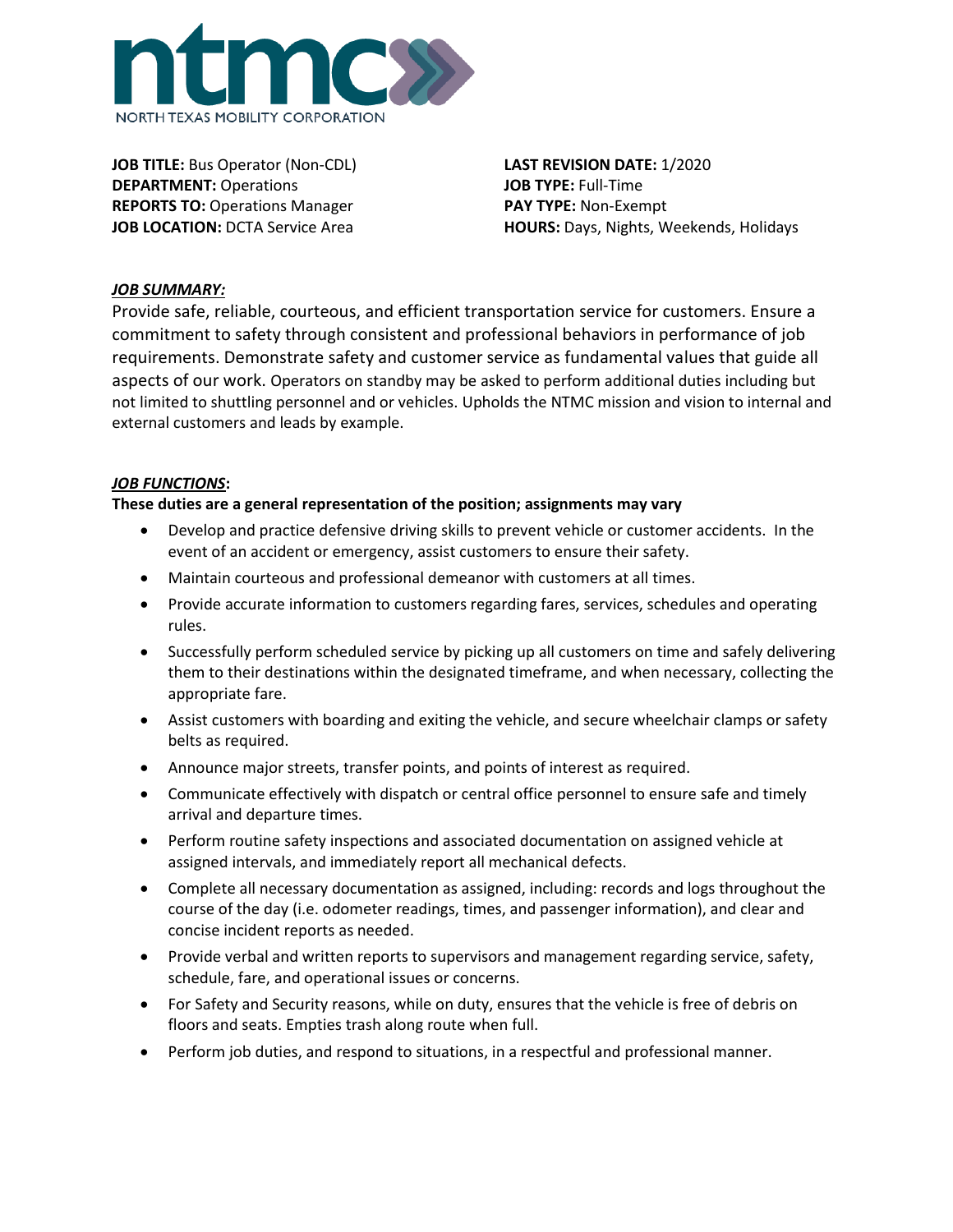

## **REQUIREMENTS TO PERFORM WORK**

### *Essential Knowledge and Skills:*

- Ability to gain knowledge of service area and services provided.
- Ability to understand and utilize various technology (i.e. tablets, radios, app-based software, etc.).
- Ability to navigate the service area using maps and/or on-board directional equipment.
- Ability to communicate effectively and respectfully with customers at all times.
- Ability to remain calm in emergency situations.
- Ability to read, write and communicate in English.
- Ability to work with the public in a variety of situations while performing several tasks simultaneously.
- Ability to develop and maintain defensive driving skills and operate a vehicle in a safe and efficient manner, as demonstrated during training period.
- Willingness and ability to work various hours, including early morning and late-night shifts; split shifts; weekends and holidays; and split days off.
- Ability to report to work regularly and on time.
- Background check and satisfactory physical exam are required as a condition of employment
- Must submit to and pass all required DOT pre-employment, random, reasonable suspicion, and post-accident drug and alcohol testing
- Ability to establish and maintain effective working relationships with customers, employees, management and the general public, including those from culturally diverse backgrounds, older adults, individuals with disabilities, and/or other vulnerable populations.

#### *EDUCATION AND EXPERIENCE:*

- Must have a valid driver's license with an acceptable driving record.
- Must be twenty-one (21) years of age or older.
- Must have High School diploma or GED equivalent.
- Professional driving experience preferred, but not required.
- Previous customer service experience working with the general public, older adults, persons with disabilities, and/or other vulnerable populations preferred, but not required.

#### *PHYSICAL REQUIREMENTS:*

# *The physical demands described here are representative of those that must be met by an employee to successfully perform the essential functions of this job.*

- Sitting, standing, and walking for extended periods of time.
- Lifting, carrying, pushing, and pulling object(s) weighing up to 75 pounds.
- Continuous use of hands, fingers, and wrists repetitively.